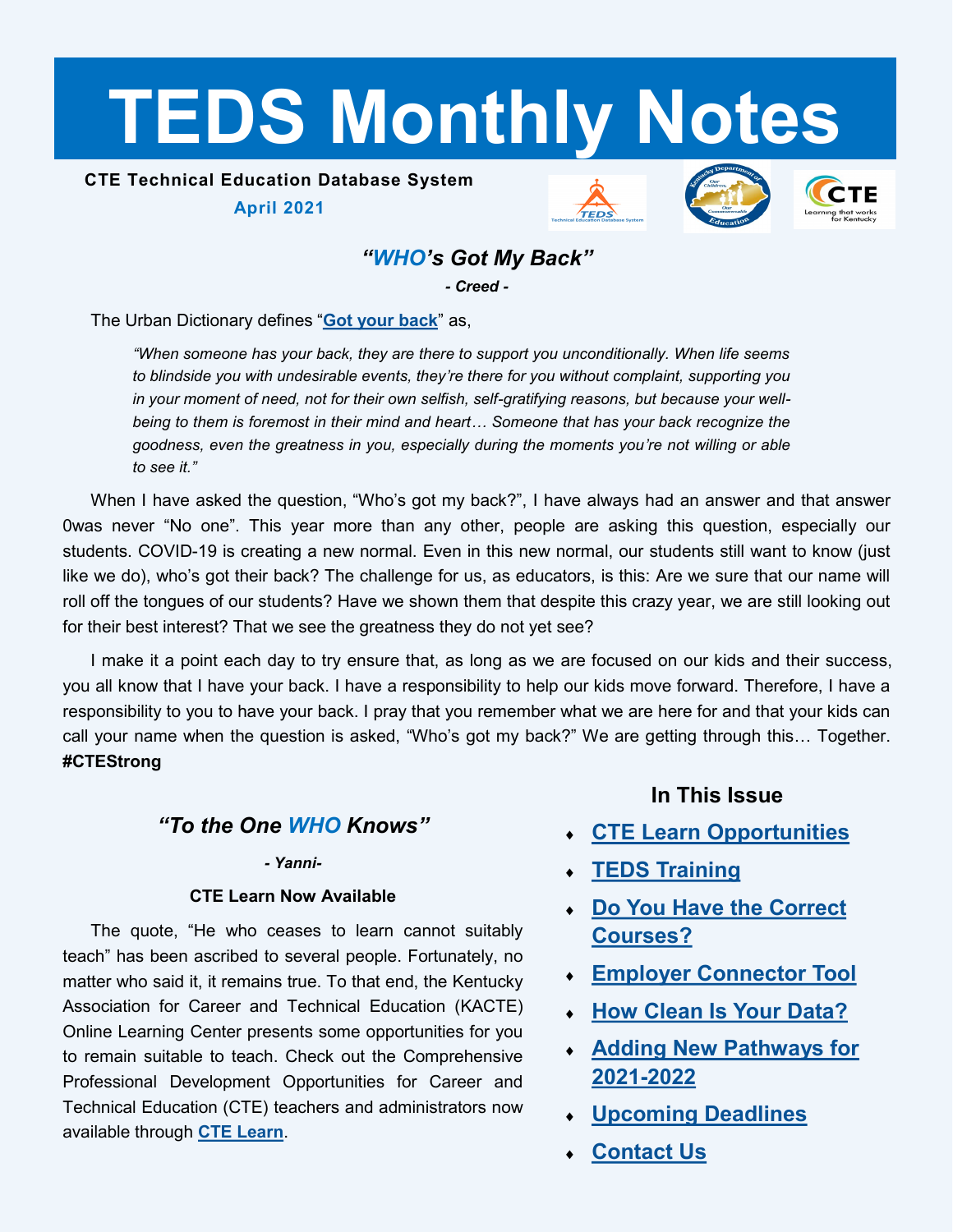## *"WHO's Crying Now"*

*- Journey -*

#### **Upcoming TEDS Training Sessions**

<span id="page-1-0"></span>TEDS training is required every two years and users are required to log in at least once every four months because it is still important that those entering the data understand how and what they are entering. Don't wait until it's too late. You don't want to be the answer to the question, "Who's Crying Now?". Deadlines are coming and you cannot use a sudden concern for the kiddos as an excuse for why you should be allowed to break the rules. If you're not sure about the last time you logged in, log in NOW and see where you are. You can check your training date by looking below your name in the upper right corner of the screen.

One way to avoid those crocodile tears is to remember the CTE Best practices for TEDS access. We suggest at least two people in every school have full access to TEDS to help ensure the accurate and timely data entry. Having someone to double check your work is a good thing. As we enter the last few months of the year, remember the importance of checking and double checking your data. We are now automating many of the end of year processes. Our automation will process whatever data exists. It is up to each school and district to ensure that we are not dealing with garbage in, garbage out. Remember, there's no crying in TEDS.

We have developed virtual training sessions that have been very successful. **The next training date is April 22, 2021**. Can't make it, don't think twice about it. Additional dates will be posted on the **[TEDS website](https://education.ky.gov/CTE/teds/Pages/default.aspx)** as they become available.

## *"WHO Knows"*

#### *- Jimi Hendrix -*

#### **Are You Offering the Right Courses for Your Pathways?**

Some schools offer courses that cannot be counted as part of a CTE pathway. Oftentimes, they don't realize it because something about the pathway has changed over the years. The inevitable question, "Why are we offering that?" will be asked. The response may be "Who knows?" This poses an opportunity to increase communication. Counselors, CTE teachers and TEDS coordinators should be on the same page. Here are some standard rules for addressing this question:

- If a student takes a course that is in a CTE pathway, then they are enrolled in the pathway and are put in TEDS, unless it is a required course at that school.
- If the school offers a course that does not count for any of its pathways and they do not have an approved modification for it to be in a pathway, it cannot be entered in TEDS.
- If the school wishes to offer a course under what was once identified as "above and beyond", it can only be offered to students who have completed the required four course sequence for their selected pathway.
- If an ATC offers a course that does not count for any existing pathway and they have no approved modification for it to be in the pathway, the student must be enrolled in TEDS as Multi-Program Exploration (40.0700.00) and the credit cannot be counted toward any other pathway.

Monitor the courses offered. Don't let "Who knows?" stop your kiddos and your school from reaching their potential.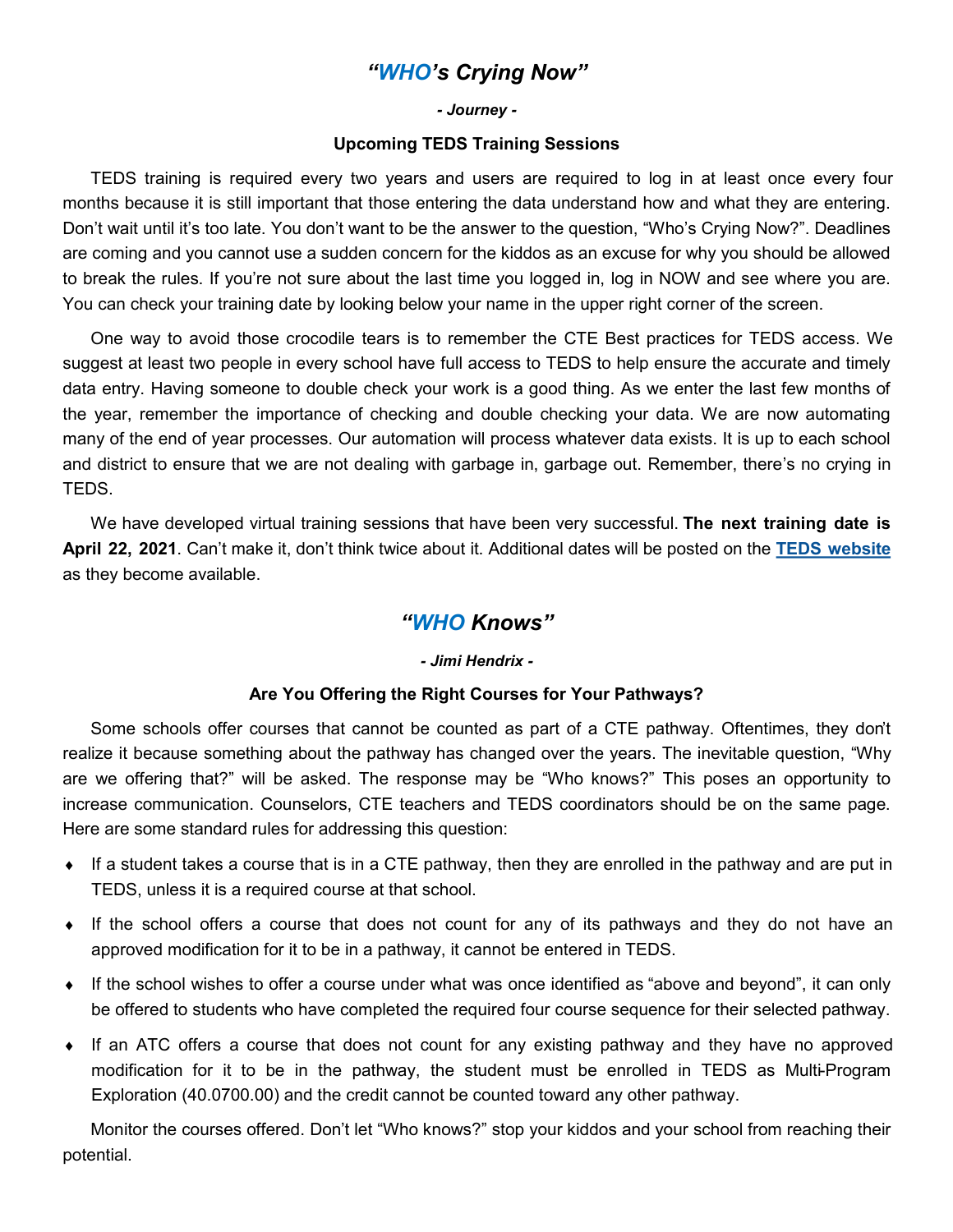## *"WHO's Gonna Fill Their Shoes"*

#### *- George Jones -*

#### **Employer Connector Tool**

<span id="page-2-0"></span>Business and industry have long been interested in how our schools could contribute to their growing needs. The Kentucky Department of Education (KDE) Office of Career and Technical Education (OCTE) has partnered with the Kentucky Center for Statistics (KYSTATS) to build and launch a new interactive data system that allows employers to connect with our CTE programs. The system was requested by our business and industry partners who want to find out who's gonna fill their shoes. In the system we have three pieces of information for each of your pathways. We have included the total active enrollment, the number of 12th graders with 3 or more credits in the pathway, and the total number of students that have 3 or more credits in the pathway. Can anybody say, "CLEAN DATA"?! This data will be updated twice a year to keep it current. We have also been using this system to conduct asset mapping, program viability evaluations and gap analysis reviews with districts. This system allows you to look at a specific zip code to find information about CTE programs located between 10-50 miles from the zip code. This is a great chance to better connect with your partners. We are also advising you to use this as a part of your Perkins Comprehensive Local Needs Assessment (CLNA) and your CTE program advisory committee meetings. Please feel free to explore the **[Employer Connector Tool](https://kystats.ky.gov/Reports/Tableau/CTESearchSystem)** and review the recorded webinar to determine how you and your partners can utilize this resource to its fullest potential. One day you will need someone to fill your shoes, too!

### *"WHO's Cheatin' WHO"*

#### *- Alan Jackson -*

#### **How Clean Is Your Data?**

Computers are relatively "mindless" machines. They do what we tell them to do, how we tell them to do it. They even track our mistakes. It is important to understand that there is a rhyme and reason for all we do to keep our data clean. We have to stand behind any data we submit, and we need to know that what we submit is as accurate and defensible as possible. Some will try to cover mistakes that can't really be covered. When they are discovered, we (OCTE) get/take the blame. But really, I have to ask, "Who's cheatin' who?" As we provide our students with proper career guidance, we also need to provide an example of fidelity in our work. It is extremely important that our data always be clean. That way once the automation takes over, everything will flow as it should. Here a few repeated suggestions:

- When students are enrolled in pathways, the correct credit hours must be posted. Then, they must be updated when anything about the student record changes.
- When a student earns an industry certification for their chosen pathway, it should be properly entered in TEDS the same school year it is earned.
- Once a student meets the definition of concentrator, that should be properly noted in IC and imported into TEDS when it happens. Do the same if that status changes back to exploring.

Don't wait. No peeking. No cheating. This data must be accurate so students get their well-earned credit and status at the end of the year.